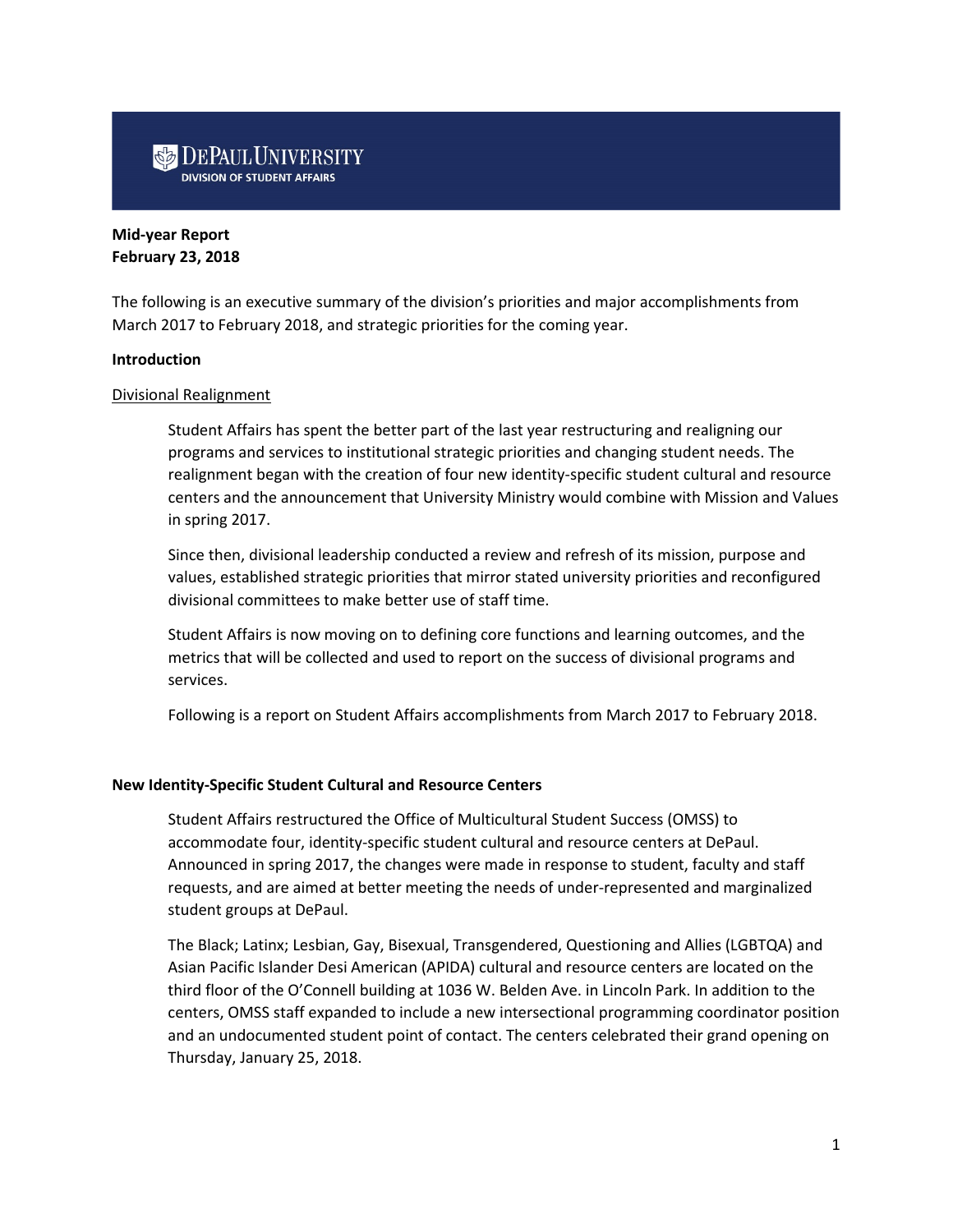## **University Ministry Integration with Mission and Values**

University Ministry and the Office of Mission and Values came together to form a new division in January 2018: Mission and Ministry. The change was announced in June 2017 as part of the restructuring of Student Affairs.

While Mission and Values offices are in the Loop, University Ministry's office space will remain in the Lincoln Park Student Center as the new division designs a fully integrated approach to serve students, faculty and staff.

## **Student Organization Speaker Request Review Process**

The speaker review process that was developed during 2016-17 was implemented in fall 2017. A review board consisting of 2 faculty members, 2 staff members and 2 students reviews and approves student organization speaker requests. The board has reviewed 73 requests during the 2017-18 academic year to date.

## **Divisional Strategic Priority: Sense of Place**

## First ever Midnight Breakfast for students during finals

Student Affairs sponsored a Midnight Breakfast for students on Thursday, November 14 from 9 p.m. to midnight in an effort to create new traditions and increase student affinity. More than 1,250 students attended the breakfast, making this one of the highest attended on-campus events during the academic year.

The breakfast was complimentary for students, and took place during the first finals week of the academic year. Our president, A. Gabriel Esteban, PhD, and his wife, Josephine, were both present at the event, greeting and serving students along with over 70 other staff and faculty volunteers. This will likely become an annual tradition at DePaul.

#### Winter Welcome Back

A key component of DePaul's Winter Welcome Back was a first-ever pasta dinner held from 6-9 p.m. on Thursday, January 4. Almost 500 students attended the event.

Winter Welcome Back is another effort to establish new traditions and increase student affinity. Student Affairs packaged a series of events during the first week of the winter quarter to generate excitement for the DePaul community after a short first quarter and a long winter break.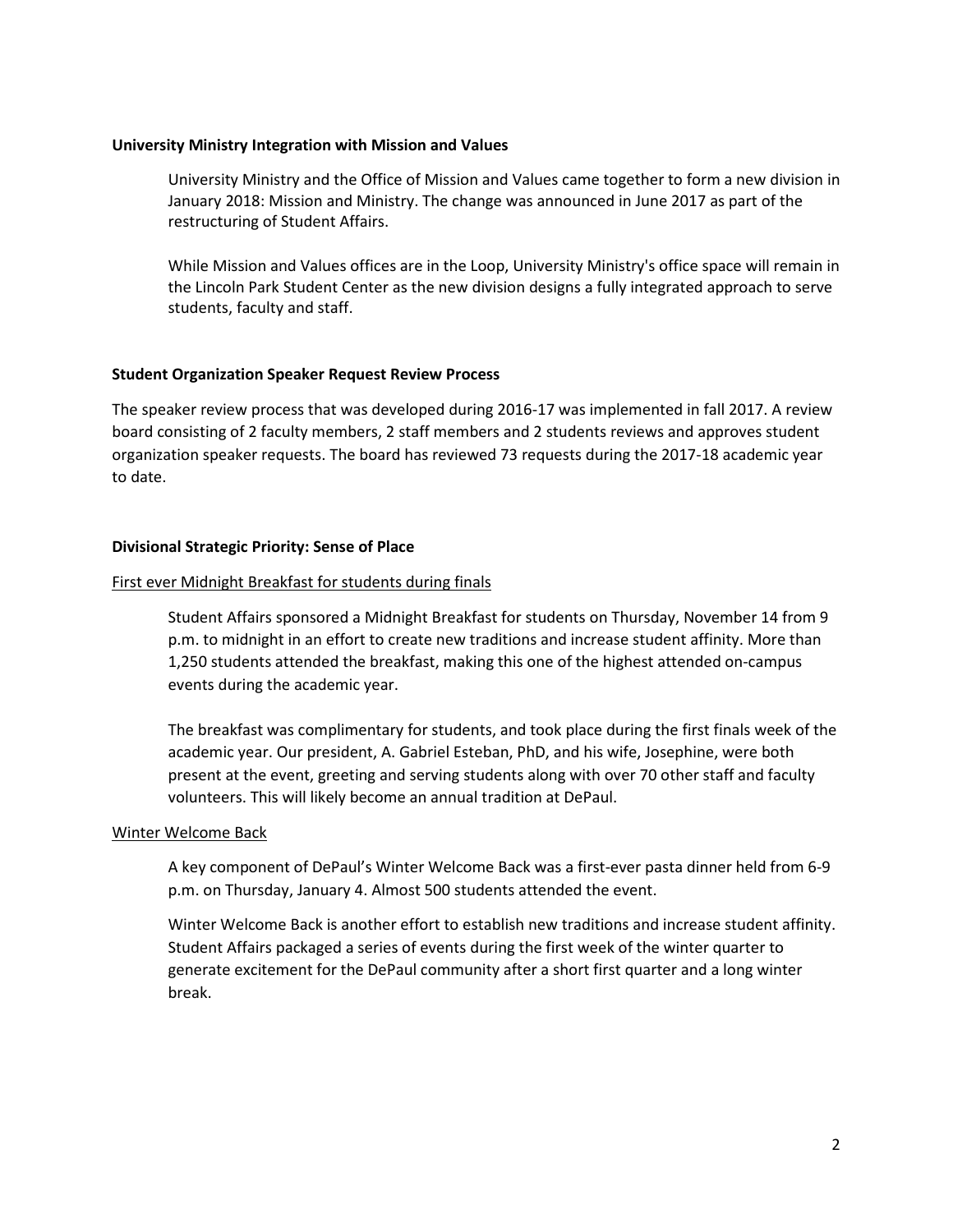#### **Divisional Strategic Priority: High Quality Service**

#### Purpose and Values

The division revised its purpose and values statements and developed a messaging campaign around them with the goal of keeping these tenets in front of our staff and sharing them with others.

In January 2018, each staff member received a 5x7 framed print with the purpose and values statements, and each office received an 18x24 framed print of our divisional purpose to hang in their reception area. An email signature and document footer with the divisional purpose was also created and distributed in mid-February.

#### **Divisional Strategic Priority: Stronger Focus on Retention**

### BlueStar

All staff in the Division of Student Affairs were given access to and trained on the use of BlueStar. All departments have the ability to make departmental notes in the system as well as monitor academics for their student populations. Some departments are also using the appointments feature to track meetings with their students.

#### Low Performer Initiative

In winter 2018, Student Affairs staff members reached out to 69 first-year students who were classified as low performing students, but not yet on probation (between 2.0 and 2.5 GPA and/or less than 16 credit hours after their first quarter at DePaul).

In winter 2018, an email was sent to these students, and they were incentivized to respond with a \$20 gift card offer. Fifteen Student Affairs staff members were recruited to assist with the initiative and were trained to manage retention and success conversations with these students. Staff will be documenting the outcomes of the meetings in BlueStar.

#### Professional Development

The Division of Student Affairs' annual professional development symposium in November 2017 had retention as a theme. Multiple sessions throughout an entire day focused on student retention best practices. The keynote speaker for the day was John M. Braxton, DEd, of Vanderbilt University, who is a renowned expert on college student departure and retention.

#### Success Maps

Success maps were piloted with adult students in fall 2017. The maps were implemented using the success plans feature in BlueStar to outline key steps students must take in their first year, middle years and final year in order to be successful at DePaul. Students can have staff check items off the map as they complete them.

The use of success maps are an extension of our use of BlueStar with low performing students, and both are efforts to increase student retention.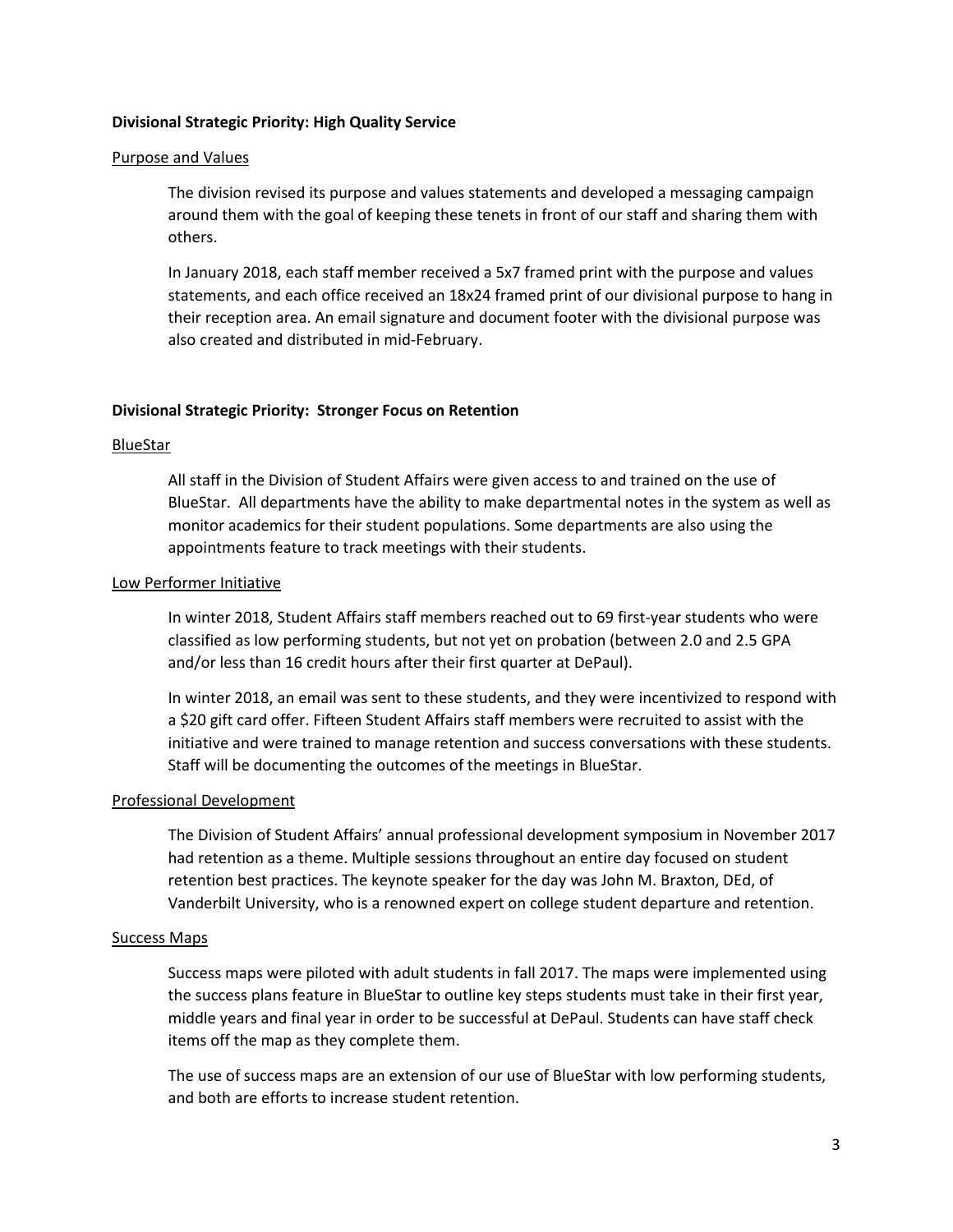We are currently working with university partners to refine the success maps and promote use of the maps more broadly.

# **Academics:**

# Monarch Butterfly Scholarship

The **Monarch Butterfly Scholarship** is a new scholarship for full-time, currently enrolled, undocumented immigrant students at DePaul with a 2.5 or higher GPA.

- Ten scholarships were awarded.
- \$90,000 in renewable scholarships were awarded to students. This includes \$75,000 from student fees and \$15,000 from a private donor.

The Scholarship is largely funded by money from an increased student activity fee, and was an initiative spearheaded by the Student Government Association. Students overwhelmingly voted for an increase to the fee for this purpose in a referendum in spring 2017.

Applications became available in fall 2017 with scholarships awarded in winter 2018. In the future, continuing students will be able to apply for the scholarship during the spring of their freshman year, with scholarship funds distributed during fall of their second year.

# Athlete's Academic Accomplishments

DePaul athletes received numerous BIG EAST academic accolades in 2016-17, including:

- The program as a whole recorded a 3.453 GPA.
- Eight of fifteen teams earned the highest GPA in the BIG EAST Conference.
- 83.2% of our student-athletes were named to the 2016-2017 BIG EAST All-Academic Team.

2017-2018 is off to a great start as well. After Fall Quarter 2017:

- 169 student-athletes (81.3%) earned over a 3.0.
- 124 student-athletes (59.6%) earned over a 3.5.
- 34 student-athletes (16.3%) earned a 4.0.

# **March 2018 to February 2019 Strategic Priorities**

# Retention

- Student Affairs will continue to train staff to use BlueStar and track retention outreach through the tool.
- Student Affairs will refine and launch BlueStar success maps for various at-risk student populations.